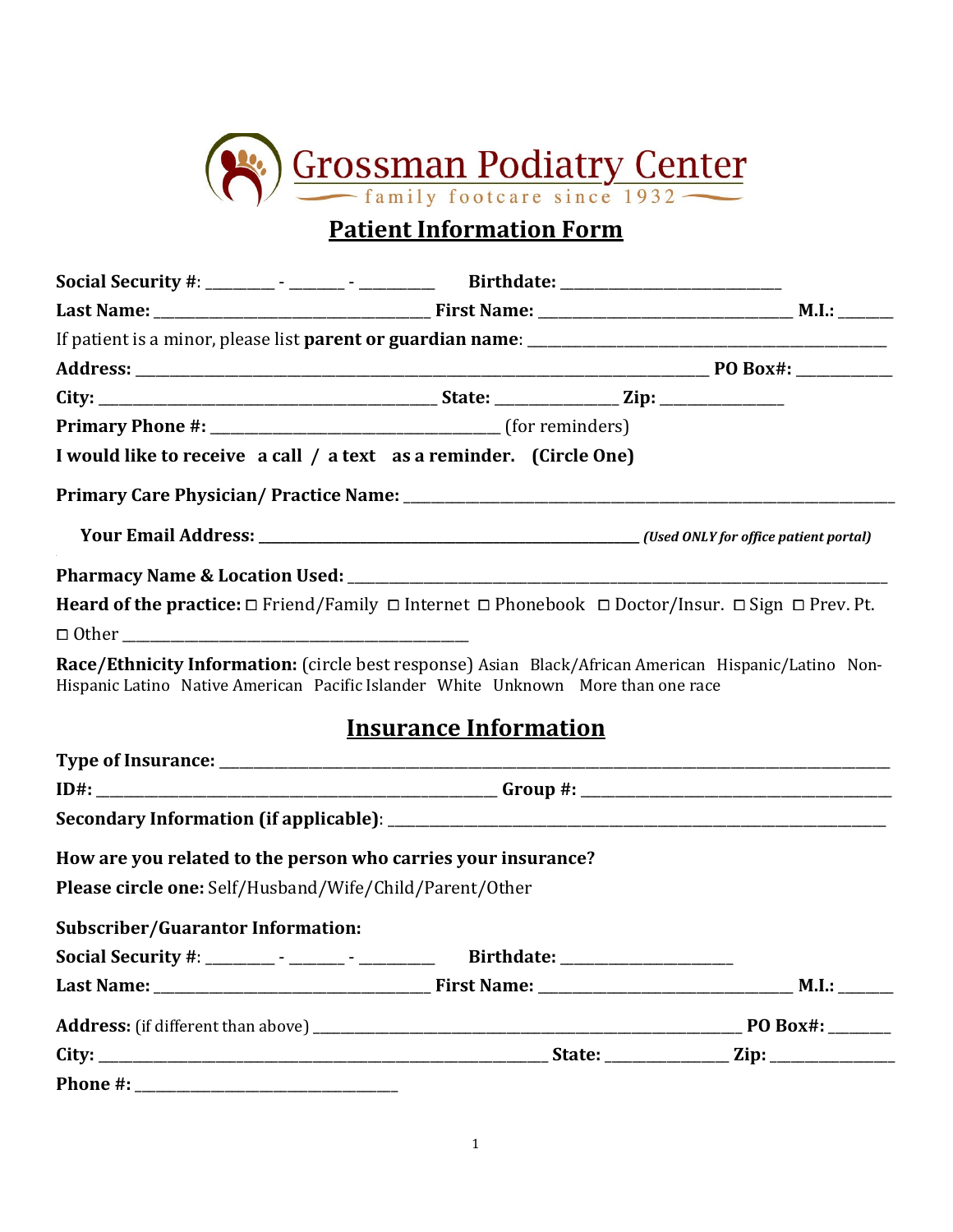Name: \_\_\_\_\_\_\_\_\_\_\_\_\_\_\_\_\_\_\_\_\_\_\_\_\_\_\_\_\_\_\_\_\_\_\_\_\_\_\_\_\_\_\_\_\_\_\_\_\_\_\_\_\_\_\_\_\_\_\_\_

## *Please fill form to the best of your ability. Thank you!*

**Allergies:** Please list all allergies including medication, environmental, tape, latex or others and the reaction(s) it(they) cause(s).  $\Box$  **I have no allergies that I am aware of.** 

| Substance: | Reaction: |
|------------|-----------|
|            |           |
|            |           |
|            |           |

## **Medications:** (Please include name, dose and how taken); include OTC or others for inflammation ⧠ **I do not take any medications.** ⧠ **I have a separate list of my medications.**

| Name of Medication: | Dose: | How taken: |
|---------------------|-------|------------|
|                     |       |            |
|                     |       |            |
|                     |       |            |
|                     |       |            |
|                     |       |            |

## **Family History:**

|                   | Age: | If deceased,<br>cause | <b>Diabetes</b> | Cancer | Heart<br><b>Disease</b> | Stroke | High Blood<br>Pressure | <b>Other</b> |
|-------------------|------|-----------------------|-----------------|--------|-------------------------|--------|------------------------|--------------|
| Father            |      | Alive/Deceased        |                 |        |                         |        |                        |              |
| Mother            |      | Alive/Deceased        |                 |        |                         |        |                        |              |
| Sibling<br>B or S |      | Alive/Deceased        |                 |        |                         |        |                        |              |
| Sibling<br>B or S |      | Alive/Deceased        |                 |        |                         |        |                        |              |

#### **Social History:**

Occupation:

Have you ever smoked? **Y or N** Do you smoke or use chew? If so, how many packs/cigs per day? \_\_\_\_\_\_\_\_\_

Alcohol: How many drinks per day/week/month? \_\_\_\_\_\_\_\_\_\_\_\_\_\_\_\_\_\_\_\_\_\_\_\_\_\_\_\_\_\_\_\_\_\_\_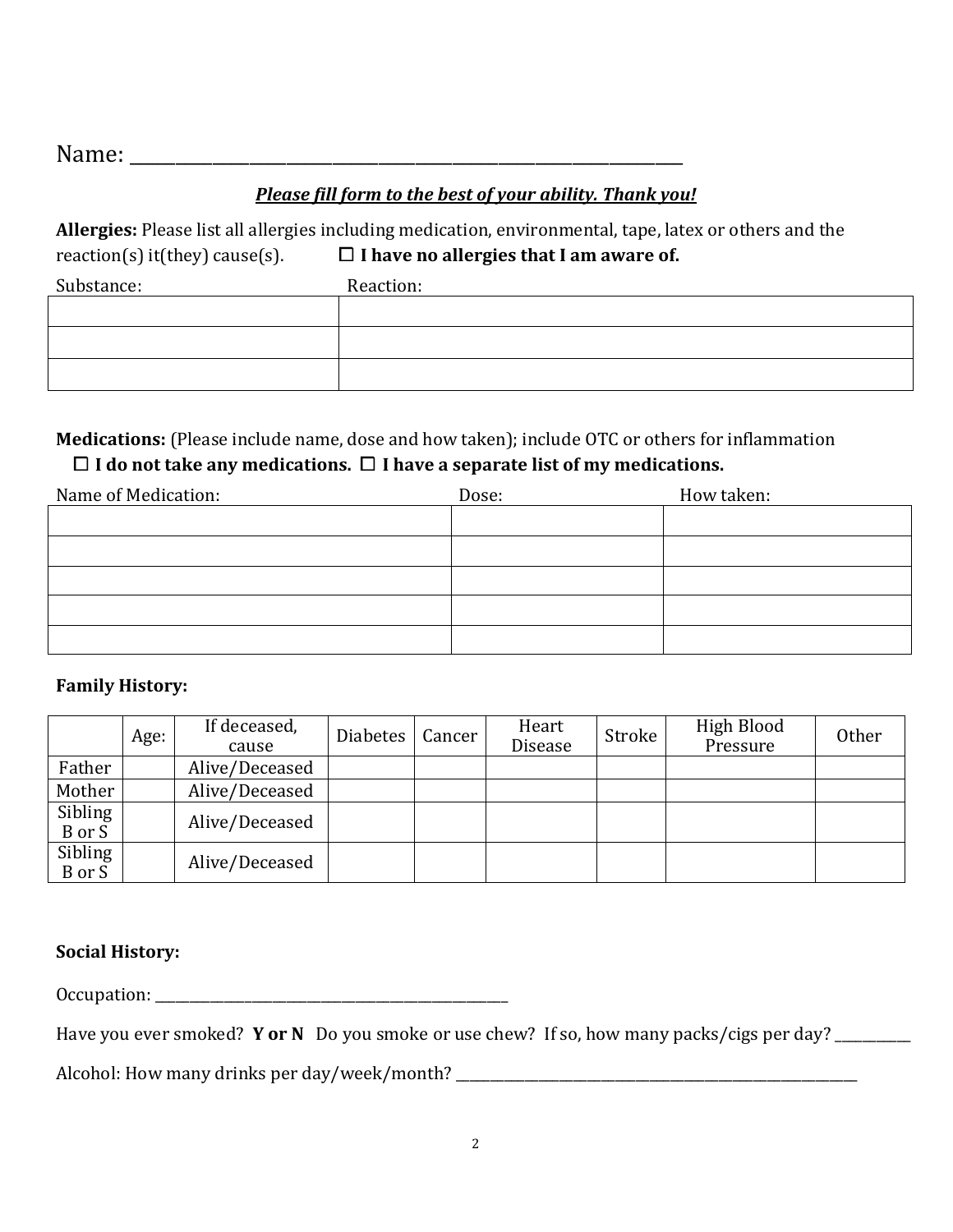### **Patient Medical History:**

|                        | N |                           | Y | N |                        | Y | N |                          | Y | N |
|------------------------|---|---------------------------|---|---|------------------------|---|---|--------------------------|---|---|
| Measles                |   | Anemia                    |   |   | <b>Back Trouble</b>    |   |   | Stomach Ulcer            |   |   |
| <b>Mumps</b>           |   | <b>Bladder Infections</b> |   |   | ↑ Blood Pressure       |   |   | <b>Kidney Disease</b>    |   |   |
| Chickenpox             |   | Epilepsy                  |   |   | High Cholesterol       |   |   | <b>Thyroid Disease</b>   |   |   |
| <b>Whooping Cough</b>  |   | Migraine Headaches        |   |   | Asthma                 |   |   | <b>Bleeding Tendency</b> |   |   |
| <b>Scarlet Fever</b>   |   | Tuberculosis              |   |   | Hives or Eczema        |   |   | Arthritis                |   |   |
| Diphtheria             |   | <b>Diabetes</b>           |   |   | AIDS or HIV+           |   |   | Liver Disease            |   |   |
| Smallpox               |   | Cancer                    |   |   | <b>Infectious Mono</b> |   |   | Down's Syndrome          |   |   |
| Pneumonia              |   | Polio                     |   |   | <b>Bronchitis</b>      |   |   | Stroke                   |   |   |
| <b>Rheumatic Fever</b> |   | Glaucoma                  |   |   | Hepatitis              |   |   | Depression               |   |   |
| Heart Disease          |   | <b>Blood Transfusion</b>  |   |   | COPD                   |   |   | Parkinson's              |   |   |
| Crohn's Disease        |   | Osteoporosis              |   |   | Anxiety                |   |   |                          |   |   |

\_\_\_\_\_\_\_\_\_\_\_\_\_\_\_\_\_\_\_\_\_\_\_\_\_\_\_\_\_\_\_\_\_\_\_\_\_\_\_\_\_\_\_\_\_\_\_\_\_\_\_\_\_\_\_\_\_\_\_\_\_\_\_\_\_\_\_\_\_\_\_\_\_\_\_\_\_\_\_\_\_\_\_\_\_\_\_\_\_\_\_\_\_\_\_\_\_\_\_\_\_\_\_\_\_\_\_\_\_\_\_\_\_\_\_\_\_\_\_\_\_

## Previous Hospitalizations/Surgeries/Foot Surgeries /Serious Illnesses:

## **Foot Problem History:**

## **Have you ever had any of the following foot problems in the past?**

| Problem:                     |  | Y N L/R Foot Treatment: |
|------------------------------|--|-------------------------|
| <b>Bunions</b>               |  |                         |
| Hammertoes                   |  |                         |
| Heel Spurs/Plantar Fasciitis |  |                         |
| Corns                        |  |                         |
| Calluses                     |  |                         |
| <b>Ingrown Toenails</b>      |  |                         |
| <b>Fungus Toenails</b>       |  |                         |
| Athlete's Foot               |  |                         |
| Warts                        |  |                         |
| <b>Flat Feet</b>             |  |                         |
| <b>High Arches</b>           |  |                         |
| Pinched Nerves/Neuroma       |  |                         |
| Gout                         |  |                         |
| Edema                        |  |                         |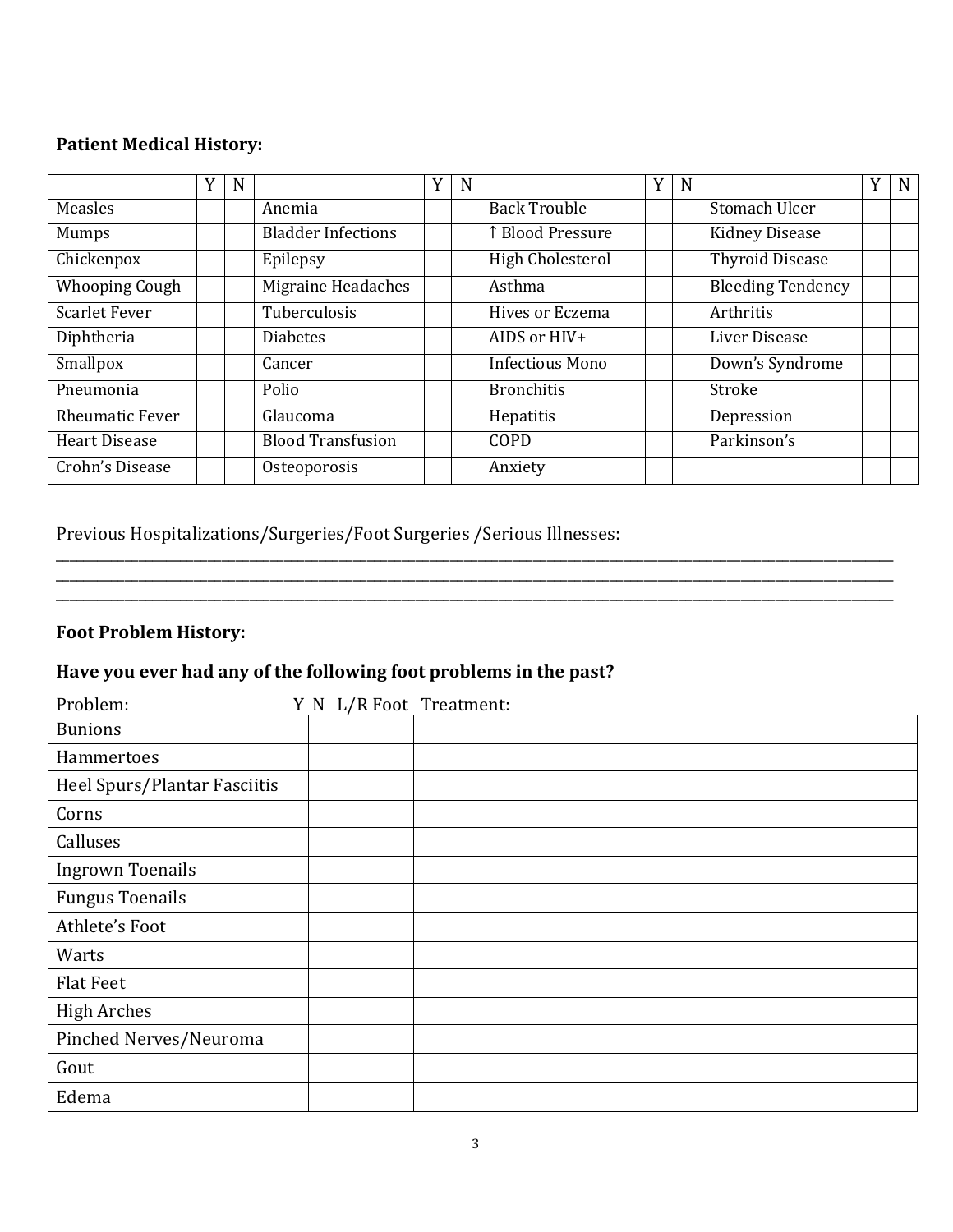#### **History of Present Illness:**

Check off the foot problem(s) you are having today.

| $\odot$ Ingrowing Nail(s)<br>⊙ Wart<br>⊙ Callus/Corn<br>$\odot$ Discolored/Fungal Nail(s)<br>$\odot$ Rash<br>⊙ Pain; Heel/Foot, Left/Right/Both<br>⊙ Diabetic Foot Care |  |
|-------------------------------------------------------------------------------------------------------------------------------------------------------------------------|--|
| If pain, where?                                                                                                                                                         |  |
| If pain, how long? ______________________ days/weeks/months/years.                                                                                                      |  |
| Pain Scale: (1 to 10, 10 being the worst) _____                                                                                                                         |  |
| Describe the pain:                                                                                                                                                      |  |
|                                                                                                                                                                         |  |
| Cause of the problem: (injury, deformity, unknown, other)                                                                                                               |  |
|                                                                                                                                                                         |  |
| Aggravated by: (walking, standing, shoes, physical activity, other)                                                                                                     |  |
|                                                                                                                                                                         |  |
| Comments:                                                                                                                                                               |  |
| 4 J J J AD J                                                                                                                                                            |  |

**Authorization & Release:**

**To the best of my knowledge, the questions on this form have been accurately answered. I understand that providing incorrect information can be dangerous to my health. It is my responsibility to inform the doctor's office of any changes in my medical status. I also authorize the podiatry staff to perform the necessary services I may need. I authorize release of any information concerning my (or my child's) health care, advice and treatment provided for the purpose of evaluating and administering claims for insurance benefits. I also hereby authorize payment of insurance benefits otherwise payable directly to the doctor.**

X\_\_\_\_\_\_\_\_\_\_\_\_\_\_\_\_\_\_\_\_\_\_\_\_\_\_\_\_\_\_\_\_\_\_\_\_\_\_\_\_\_\_\_\_\_\_\_\_\_\_\_\_\_\_\_\_\_\_\_\_\_\_\_\_\_\_\_\_\_\_\_\_\_\_\_\_\_\_\_\_\_\_\_\_\_\_\_\_\_\_\_\_\_\_\_\_\_\_\_\_\_\_\_\_\_\_\_\_\_\_\_\_  $Signature of Patient (or parent/guardian)$